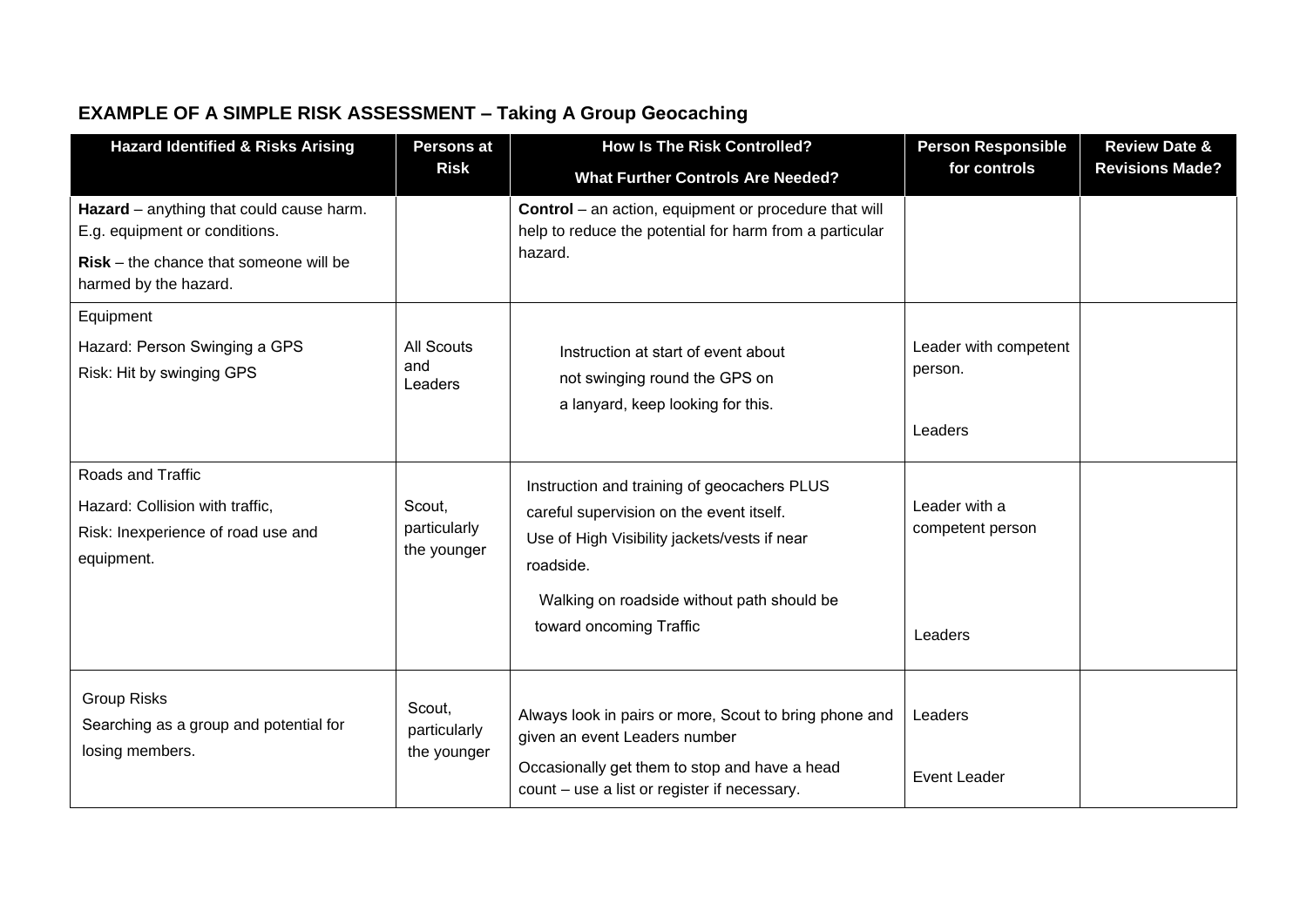|                                                                                                                                                       |                              | Use a 'shepherd' at the rear of the group.                                                                                        |              |  |  |
|-------------------------------------------------------------------------------------------------------------------------------------------------------|------------------------------|-----------------------------------------------------------------------------------------------------------------------------------|--------------|--|--|
|                                                                                                                                                       |                              | Have mobile phones available incase.                                                                                              |              |  |  |
| <b>Weather Conditions</b><br>Hazard: Heat / cold / wet<br>Risk: Sunburn/Heatstroke/Hyperthermia                                                       | All Scouts<br>and<br>Leaders | Ensure the correct clothing, including waterproofs are<br>advised and carried on the day. Check before setting<br>off.<br>Drinks. | Leaders      |  |  |
| Hazard: Dangerous / slippery paths<br>conditions due to rain or ice<br>Risk: Falling or tripping                                                      | All Scouts<br>and<br>Leaders | Check conditions and postpone the event<br>if necessary.                                                                          | Event Leader |  |  |
| The items above are just an example of some things to consider.<br>Your risk assessment should reflect any localised conditions or timings that apply |                              |                                                                                                                                   |              |  |  |